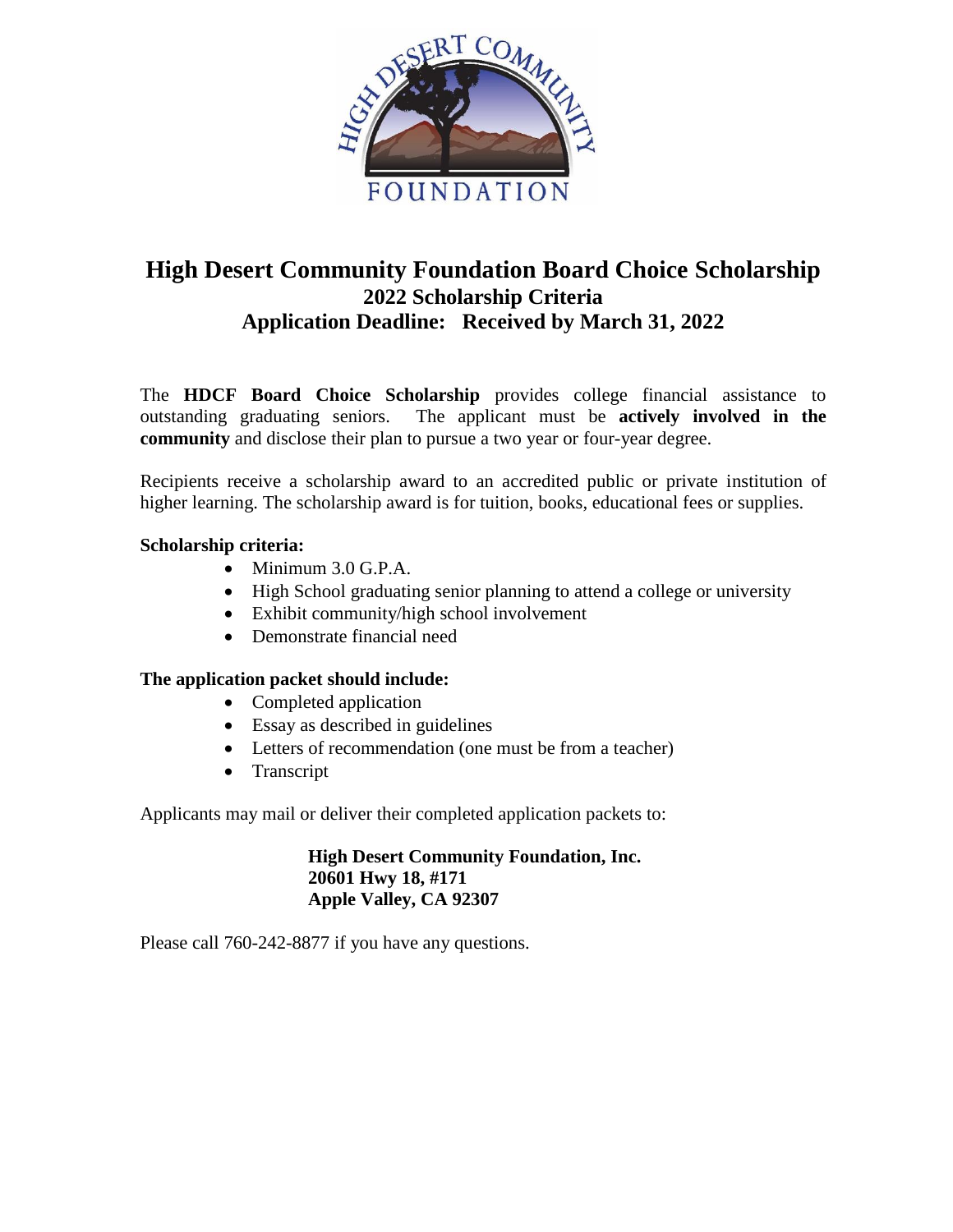

# **High Desert Community Foundation Board Choice Scholarship 2022 Scholarship Application Received By: March 31, 2022**

| Please print or type.                                                                           |  |  |  |  |  |  |
|-------------------------------------------------------------------------------------------------|--|--|--|--|--|--|
| <b>APPLICANT INFORMATION</b>                                                                    |  |  |  |  |  |  |
|                                                                                                 |  |  |  |  |  |  |
|                                                                                                 |  |  |  |  |  |  |
|                                                                                                 |  |  |  |  |  |  |
|                                                                                                 |  |  |  |  |  |  |
|                                                                                                 |  |  |  |  |  |  |
| <b>FAMILY INFORMATION</b>                                                                       |  |  |  |  |  |  |
|                                                                                                 |  |  |  |  |  |  |
|                                                                                                 |  |  |  |  |  |  |
| $Occupation: \begin{tabular}{c} \n  Occupation: \n  & \n  & \n  & \n  & \n  & \n \end{tabular}$ |  |  |  |  |  |  |
| <b>TRANSCRIPT INFORMATION</b>                                                                   |  |  |  |  |  |  |

A high school verified transcript must be attached to this application.

# **MAJOR SCHOOL ACTIVITIES**

List all school activities in which you have participated during the past 4 years (i.e., student government, legitimate school clubs or campus organizations, Performing Arts, sports, etc.)

| Activity | <b>Years of Participation</b> | Special Awards/Honors |  |
|----------|-------------------------------|-----------------------|--|
|          |                               |                       |  |
|          |                               |                       |  |
|          |                               |                       |  |
|          |                               |                       |  |